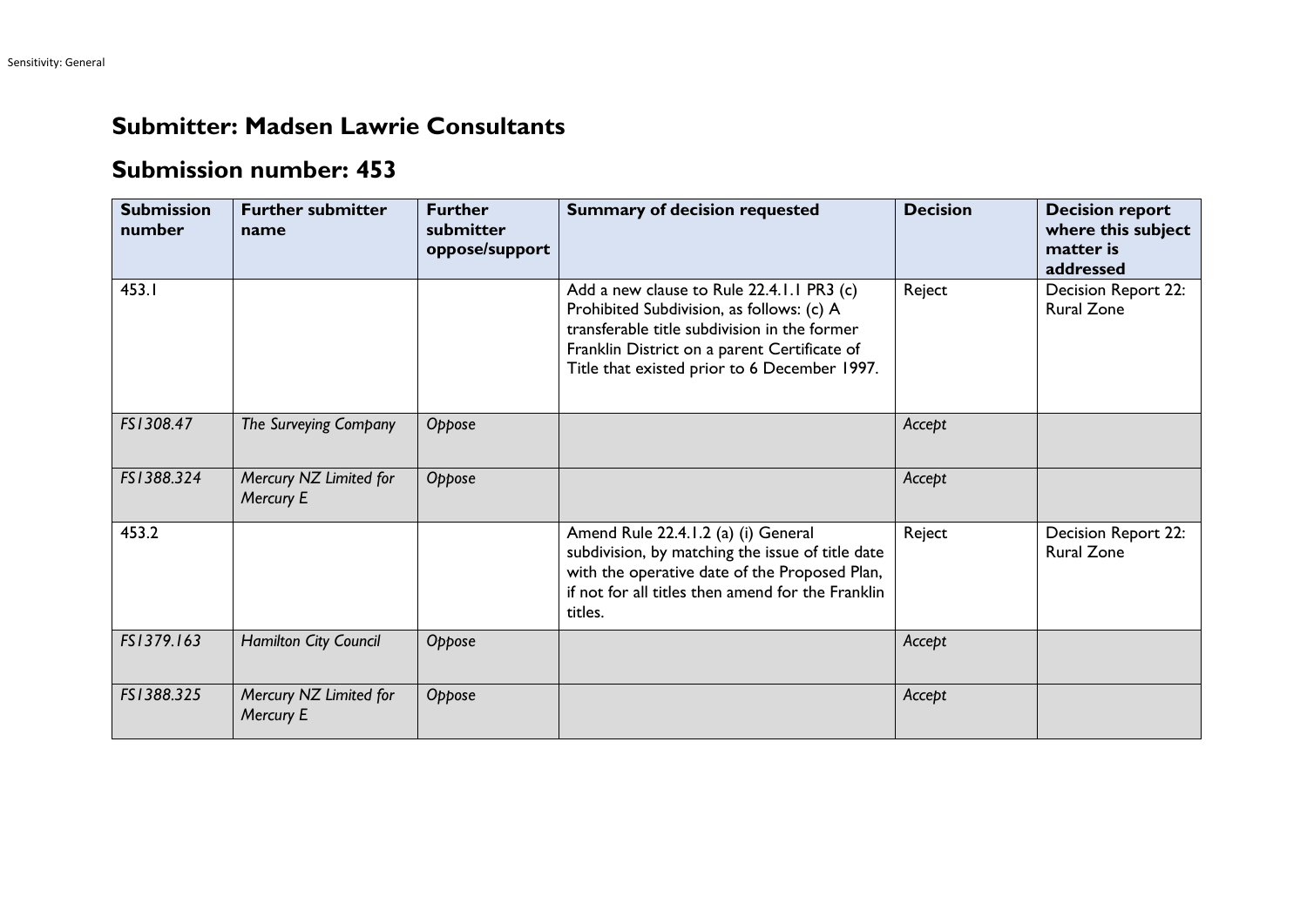| <b>Submission</b><br>number | <b>Further submitter</b><br>name    | <b>Further</b><br>submitter<br>oppose/support | <b>Summary of decision requested</b>                                                                                                                                                                                             | <b>Decision</b> | <b>Decision report</b><br>where this subject<br>matter is<br>addressed |
|-----------------------------|-------------------------------------|-----------------------------------------------|----------------------------------------------------------------------------------------------------------------------------------------------------------------------------------------------------------------------------------|-----------------|------------------------------------------------------------------------|
| 453.3                       |                                     |                                               | Retain the minimum size for subdivision<br>entitlement of 20ha in Rule 22.4.1.2 (a) (ii)<br>General subdivision.                                                                                                                 | Accept in Part  | Decision Report 22:<br><b>Rural Zone</b>                               |
| FS1379.164                  | Hamilton City Council               | Oppose                                        |                                                                                                                                                                                                                                  | Accept in Part  |                                                                        |
| FS1388.326                  | Mercury NZ Limited for<br>Mercury E | Oppose                                        |                                                                                                                                                                                                                                  | Accept in Part  |                                                                        |
| 453.4                       |                                     |                                               | Amend Rule 22.4.1.2 (a) (iii) General<br>subdivision, as follows: The proposed<br>subdivision must create no more than one<br>additional lot, excluding an access allotment,<br>for every compliant parent certificate of title. | Accept in Part  | Decision Report 22:<br><b>Rural Zone</b>                               |
| FS1388.327                  | Mercury NZ Limited for<br>Mercury E | Oppose                                        |                                                                                                                                                                                                                                  | Accept in Part  |                                                                        |
| 453.5                       |                                     |                                               | Amend Rule 22.4.1.2 (a) (iv) General<br>subdivision, by reducing the minimum lot size<br>to 4,000m2.                                                                                                                             | Reject          | <b>Decision Report 22:</b><br><b>Rural Zone</b>                        |
| FS1388.328                  | Mercury NZ Limited for<br>Mercury E | Oppose                                        |                                                                                                                                                                                                                                  | Accept          |                                                                        |
| 453.6                       |                                     |                                               | Amend Rule 22.4.1.4 (a) (i) Boundary<br>relocation, by removing the specification of a<br>date for titles undergoing the boundary<br>relocation.                                                                                 | Accept          | Decision Report 22:<br><b>Rural Zone</b>                               |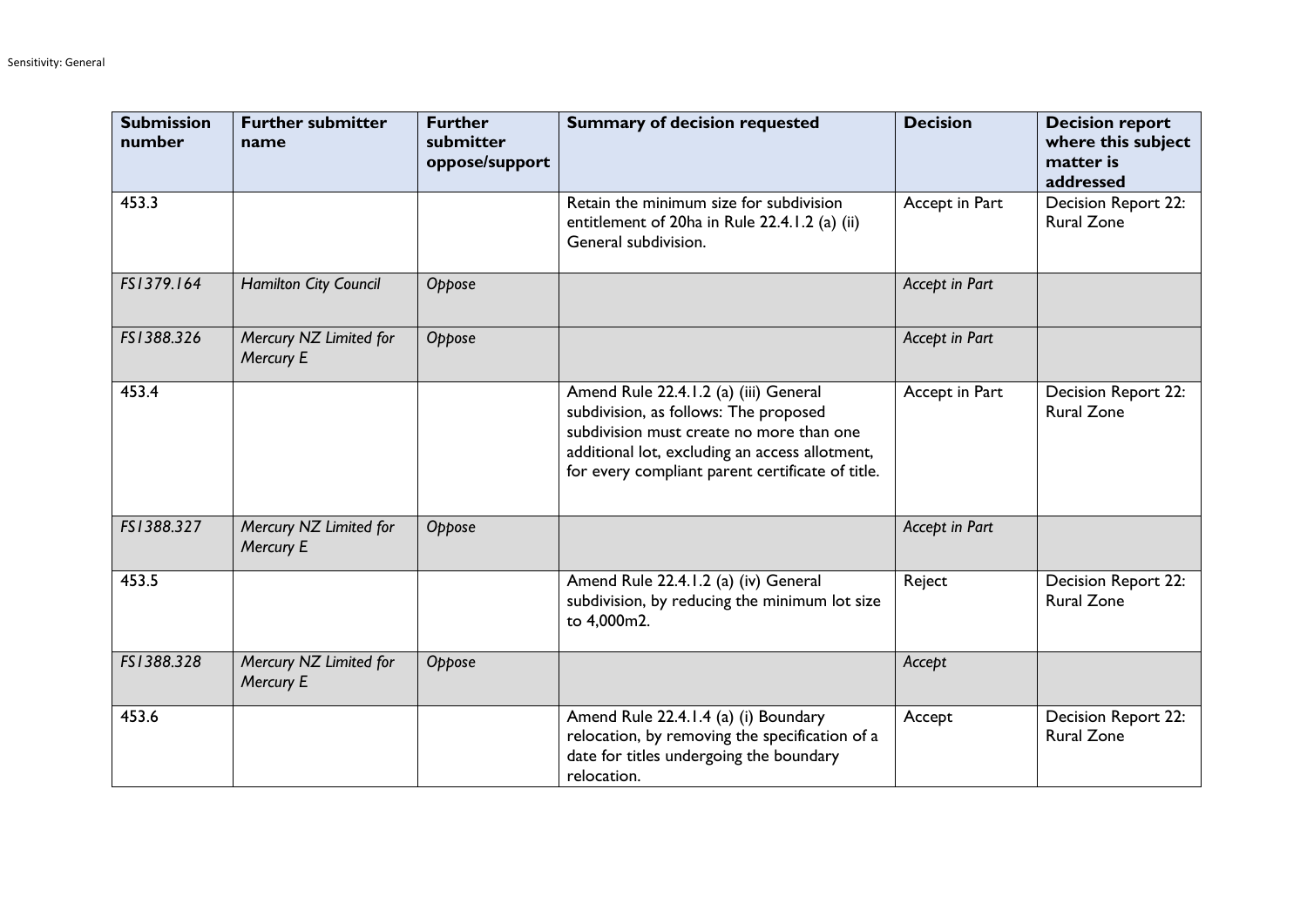| <b>Submission</b><br>number | <b>Further submitter</b><br>name    | <b>Further</b><br>submitter<br>oppose/support | <b>Summary of decision requested</b>                                                                                                                                                                                                                                                                                                                                                                                                                                                                         | <b>Decision</b> | <b>Decision report</b><br>where this subject<br>matter is<br>addressed |
|-----------------------------|-------------------------------------|-----------------------------------------------|--------------------------------------------------------------------------------------------------------------------------------------------------------------------------------------------------------------------------------------------------------------------------------------------------------------------------------------------------------------------------------------------------------------------------------------------------------------------------------------------------------------|-----------------|------------------------------------------------------------------------|
| FS1379.165                  | Hamilton City Council               | Oppose                                        |                                                                                                                                                                                                                                                                                                                                                                                                                                                                                                              | Reject          |                                                                        |
| FS1388.329                  | Mercury NZ Limited for<br>Mercury E | Oppose                                        |                                                                                                                                                                                                                                                                                                                                                                                                                                                                                                              | Reject          |                                                                        |
| 453.7                       |                                     |                                               | Amend Rule 22.4.1.4 (a) (iv) Boundary<br>relocation, by reducing the minimum lot size<br>resulting from boundary relocation to at least<br>4,000m2, if not 2,500m2. OR Add a clause to<br>Rule 22.4.1.4 (a) (iv) Boundary relocation,<br>enabling boundary relocation for pre-existing<br>lots smaller than 8,000m2 that have been<br>created via compliance with the Operative<br>District Plan- Franklin section in the event<br>that the reduction of the minimum lot size of<br>2,500m2 is not accepted. | Reject          | Decision Report 22:<br><b>Rural Zone</b>                               |
| FS1379.166                  | <b>Hamilton City Council</b>        | Oppose                                        |                                                                                                                                                                                                                                                                                                                                                                                                                                                                                                              | Accept          |                                                                        |
| FS1388.330                  | Mercury NZ Limited for<br>Mercury E | Oppose                                        |                                                                                                                                                                                                                                                                                                                                                                                                                                                                                                              | Accept          |                                                                        |